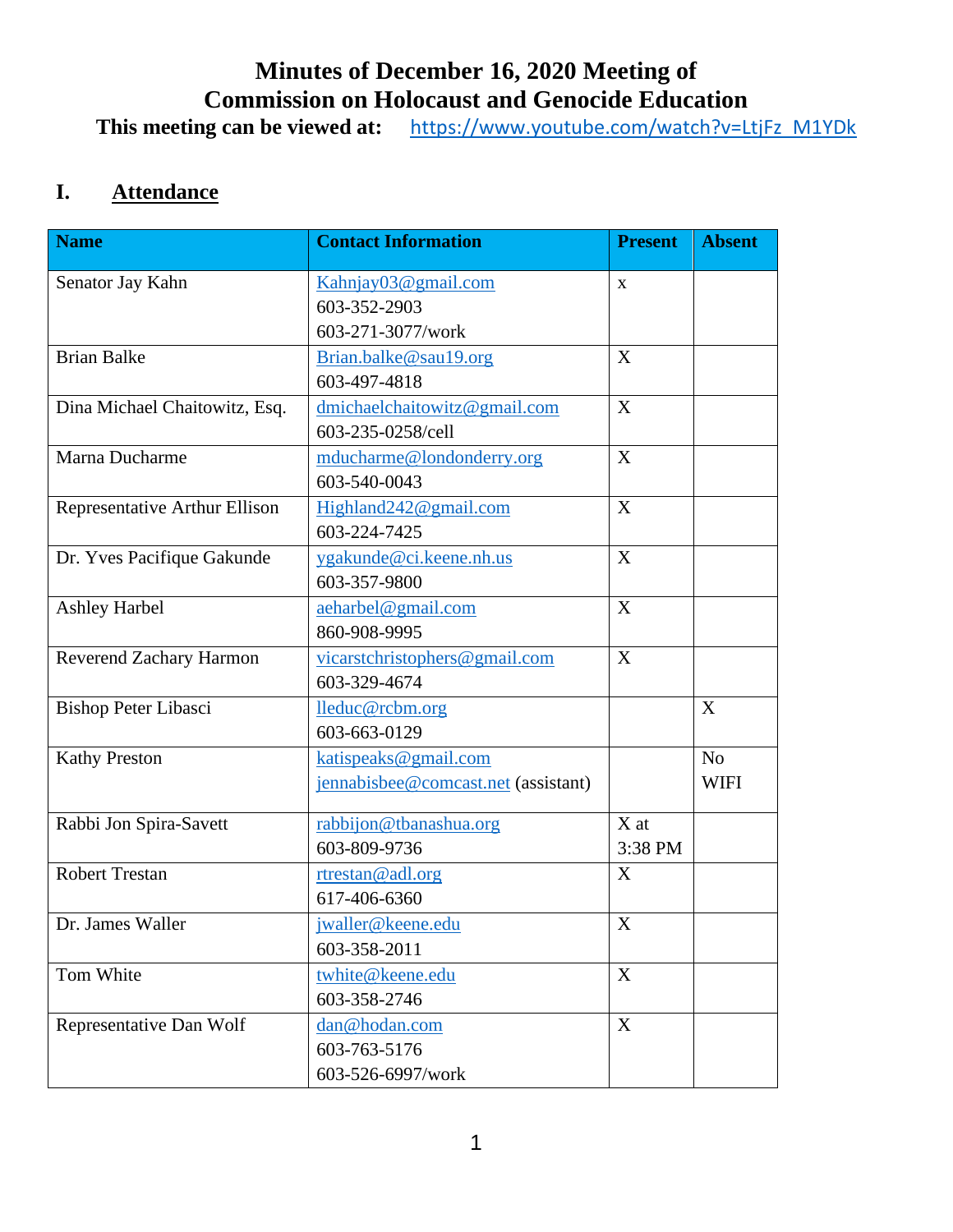#### **II. Motions**

| <b>Motion</b>                                           | <b>Failed</b> |             | <b>Passed   Abstain</b> |
|---------------------------------------------------------|---------------|-------------|-------------------------|
| Motion to accept minutes from 11/18/20<br>1.<br>meeting |               | $\mathbf X$ |                         |
|                                                         |               |             |                         |
|                                                         |               |             |                         |
|                                                         |               |             |                         |

### **III. Presentation by Ahni Malaehi (discussion began at 7:58 on recording).**

This is a synopsis of the highlights. Please view the recording for the complete conversation.

Ahni Malachi, Executive Director at NH Commission for Human Rights, presented. (7:58). The NHCHR enforces state statutes involving discrimination, located at RSA 354-A. The Commission's website is located at [https://www.nh.gov/hrc.](https://www.nh.gov/hrc) The Commission focuses on acts of discrimination in employment, public accommodation, housing, and education (K-12, public and private). [With respect to the latter, RSA 354-A:27 provides that "No person shall be excluded from participation in, denied the benefits of, or be subjected to discrimination in public schools because of their age, sex, gender identity, sexual orientation, race, color, marital status, familial status, disability, religion or national origin, all as defined in this chapter."] The Commission has the power to receive, investigate and pass upon complaints of illegal discrimination and to engage in research and education designed to promote good will and prevent discrimination.

Ms. Malachi can be reached at [Ahni.N.Malachi@HRC.nh.gov.](mailto:Ahni.N.Malachi@HRC.nh.gov)

Sen. Kahn: Five years from now, how might we assess if the school environment has improved since the establishment of this Commission and the rules that we hope to put in place?

Malachi: With increased education in the schools, we should see a greater embrace of diversity. Perhaps complaints about discrimination will lesson over time, or will not be as serious (e.g., complaints about intentional discrimination may turn out to involve misunderstandings).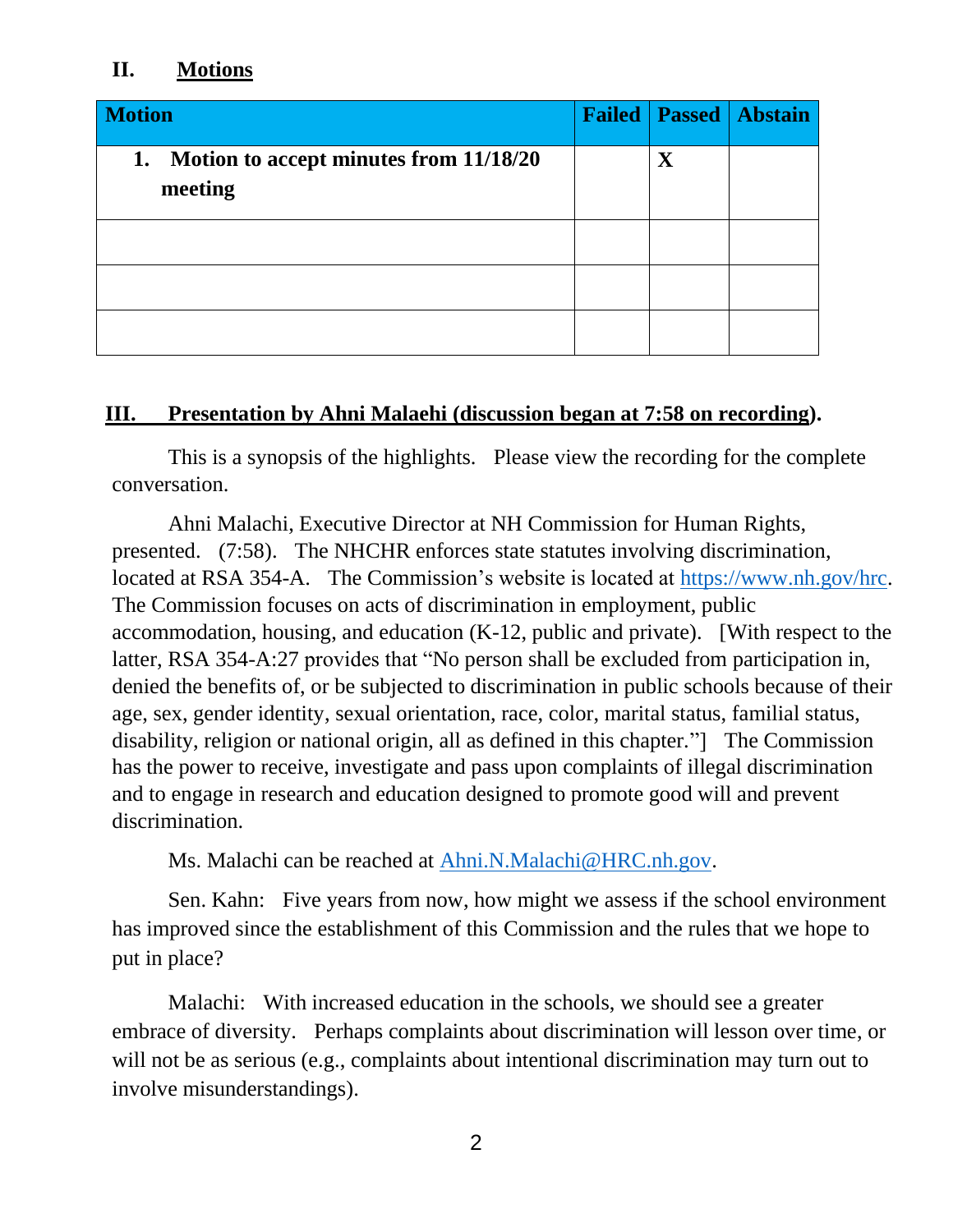Sen. Kahn: Regarding educational materials we are putting together, is this something that would be helpful to your organization?

Malachi: Commission's education is limited to educating businesses about best practices and educating employees on their rights (for example, to work in a safe environment and not be subject to harassment, and with respect to remedies). Training is on housing and avoiding sexual harassment.

Going forward, the NHHRC is very open to helping the Commission in any way it can. Also, Ms. Malachi said that we should contact her if there is something we think we could work on together, or if there is any information we think Commission might have that would help us in our mission.

### **IV. Minutes.**

Dr. Gakunde made a motion to accept the minutes of the 11/18/20 meeting; Dr. Waller seconded. The minutes from the last meeting were accepted unanimously by the Commission members present at the meeting.

### **V. Report of Subcommittees.**

### **1**. **Policies Subcommittee:**

Senator Kahn reported that he touched base with Dr Greene and social sciences standards have still not issued.

Balke reported on work of Policies Subcommittee (39:00) We've been working on two primary outcomes. In the order in which we are working on them, the first is to make changes to minimum standards, which we would bring to the full Commission for consideration. With respect to policy piece, we are going to work first on the recommended changes to the standards. Ashley Harbel put together a draft. Balke emphasized that this is just a draft and that we are presenting it to the Commission today to get some general input from the Commission. **We are meeting with Dr. Greene at our next meeting on January 5, at 3:00 and will discuss the draft then**.

Harbel shared the document that appear at pages 5 and 6, below (41:00). She explained that, as a group, we decided to create a new section (like the computer science section we reviewed with Dr. Greene) rather than tack on language to existing standards. Language in red comes from the statute or findings paragraph that came with the Act.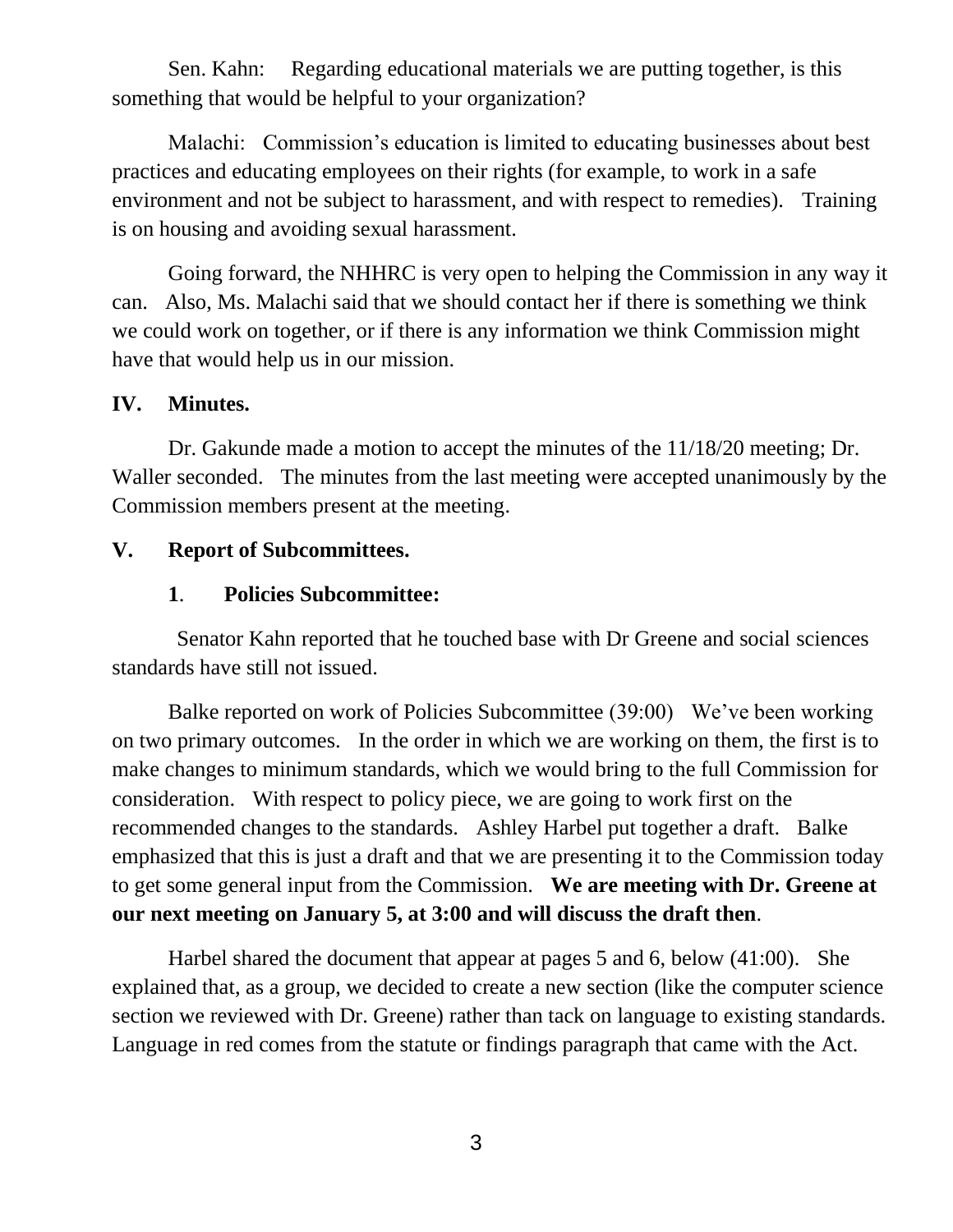Subparagraphs (a) and (b) refer to when and where the education should be happening. Districts don't have to create a new course or a standalone course, but the curriculum is required for high school graduation. We did not want to put it in an elective.

Dr. Waller: At Keene State, we approved Holocaust education for the elementary school certificate. What is the reason for waiting until  $8<sup>th</sup>$  grade?

Harbel: There is language in one of the statutes that refers to "at least grade twelve."

Chaitowitz: The Act amended two statutes: RSA 193-E-2 that deals with general criteria for an adequate education and which does not refer to grade levels, and RSA 189:11 dealing with National and State History and Government and that does refer to grade levels. Our policies group understands that we need to talk more about this topic (grade level), as well as whether Holocaust/genocide education can be linked to ELA. Ashley pointed out that we planned to get Dr. Greene's feedback on these issues as well.

Sen. Kahn: The standard, while it is under social sciences and history, doesn't mean that civics can't be taught someplace else. Dr. Greene did talk about the existence of interdisciplinary studies.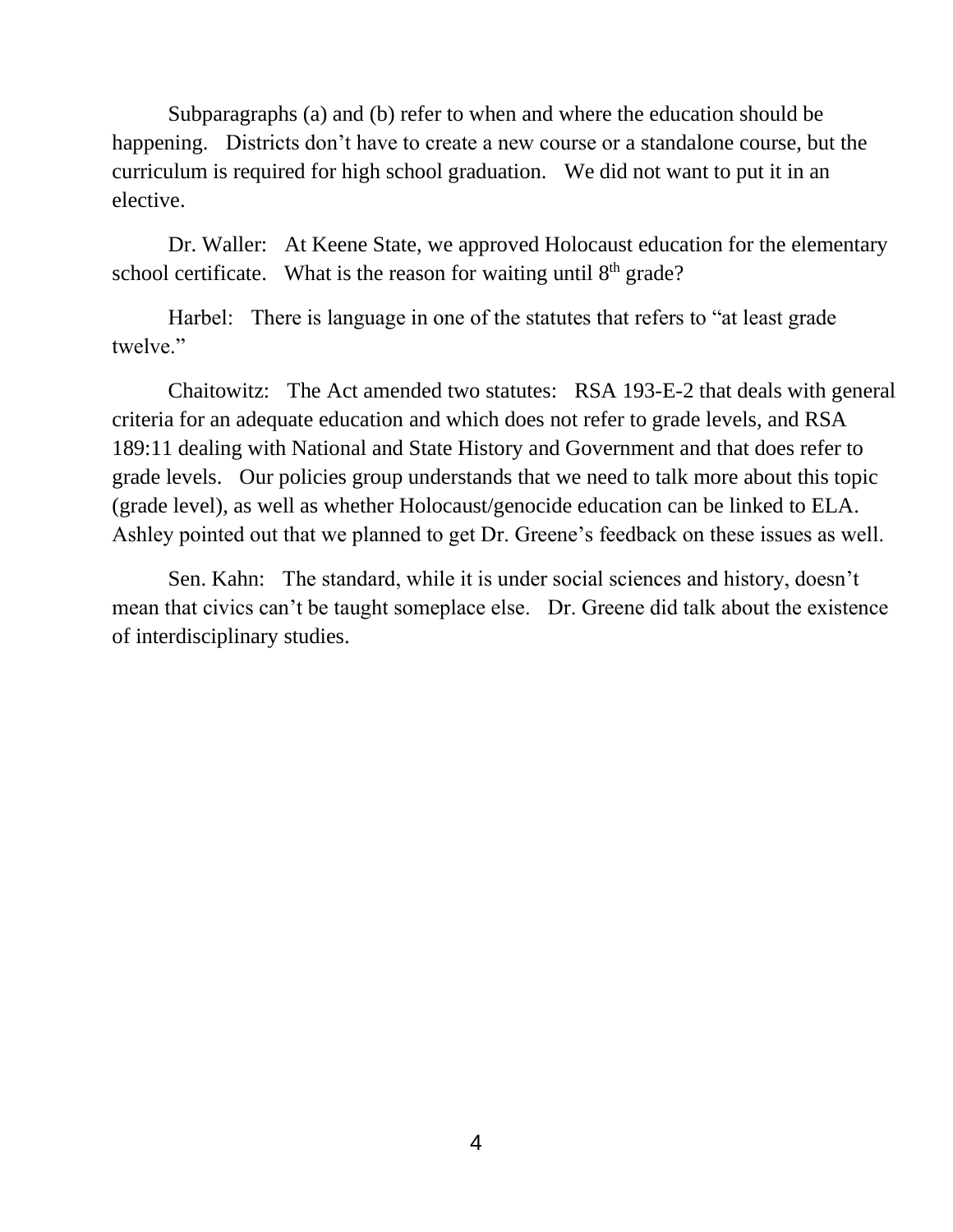

### **DRAFT 12/15/2020**

Holocaust and Genocide Education

- a) Each district shall establish and provide a comprehensive Holocaust and Genocide education curriculum, implemented by at least 8th grade and continuing through grade 12 in Social Studies and/or English Language Arts and across the curriculum as applicable.
- b) Each district shall incorporate curriculum on Holocaust and Genocide studies into an existing course (or courses) that is currently a required condition of high school graduation for all students.
- c) School Boards are recommended to adopt a Policy on Holocaust and Genocide Education
- d) The local school board shall require that each school has an instructional program in Holocaust and Genocide Studies that includes the following:
	- i) Integrated, developmentally appropriate instruction in the concepts of Holocaust and Genocide studies. "Holocaust and genocide education" means studies on the Holocaust, genocide, and other acts of mass violence (Section 193-E:3-a, II-c).
		- 1) An understanding of the terms Genocide and Holocaust, as defined by section II-a and II-b of Section 193-E:3-a of NH Adequate Public Education.
		- 2) Historical facts about the Holocaust and other genocides.
		- 3) How intolerance, bigotry, antisemitism, and national, ethnic, racial, or religious hatred and discrimination have evolved in the past, and can evolve, into genocide and mass violence
		- 4) The causes of the Holocaust and other genocides and the consequences of intolerance, bigotry, antisemitism, and hate
	- ii) Opportunities for students to build and construct knowledge and understanding of the impact of intolerance and bigotry through developmentally appropriate activities that include concrete experiences and interactions with, but not limited to, primary documents, witness testimony, and historical documents.

Harbel: Subparagraph (c) refers to the policy that we will develop once we finish writing the standard. Subparagraph (d) is the meat of this standard. Harbel tried to use as much language from the statute/findings as she could. Subparagraph (d)(i) focuses on history and facts; subparagraph (d)(ii) refers to how teachers would go about teaching the ideas and delivering the knowledge to students; subparagraph (d)(iii) is more about the goals of this education (for example, what is the big picture, what is the impact of prejudice/intolerance on the world today; what are the essential questions we want students to be asking?).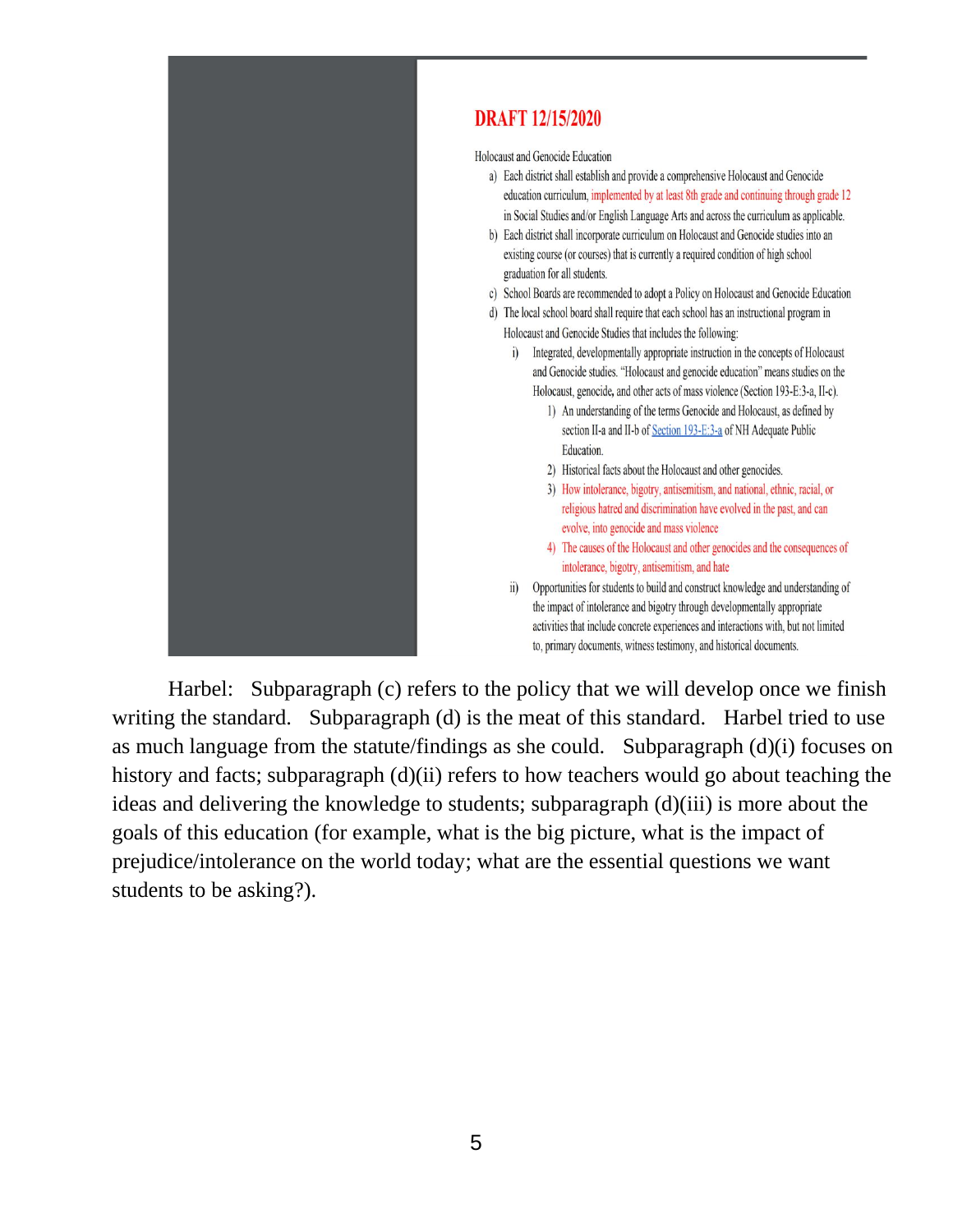- 10, primini j slovnimskimi, italijam parlimenti, sima morekom slovnimskimi.  $\overline{111}$ 
	- Instruction and activities designed to enable students to:
		- 1) Analyze and understand the fragility of democracy, that democratic institutions and values are not automatically sustained, but need active civic responsibility and engagement
		- 2) Analyze and understand how intolerance, bigotry, antisemitism, and national, ethnic, racial, or religious hatred and discrimination can evolve, into genocide and mass violence, such as the Holocaust, and how to prevent the evolution of such practices.
		- 3) Analyze and understand the the power of individual choices in preventing genocide.

Mr. Balke emphasized that the Policies Group thought it would be important to have a standalone section that contained all the components of the required education.

Treston: What is involved in creating a policy?

Balke: There are the required policies, recommended policies, and optional policies. We would be looking to create a model recommended policy. We think we should create a model policy that schools could embellish upon (and "go deeper" into the topic) or decline to adopt completely.

Harbel: Even if schools don't adopt a model policy, they will still be required by the standards to do what the standards say.

Harmon (59:12): Rev. Harmon thinks it makes sense to treat this like the computer science standard. Rev. Harmon wondered if we should consider the indigenous experience in our work. While we should be careful not to exceed the language of statute, Rev. Harmon wondered if subsection (i) might be used for this purpose.

Harbel: Do we want to specify genocides, including that of indigenous populations?

Sen. Kahn shared that he has been thinking of current genocides.

Treston: Once you start listing, there is always a question as to who is missing. We have to be cautious about listing, because it is difficult to list everything and you run the risk of inadvertently excluding a group. A number of states around the country have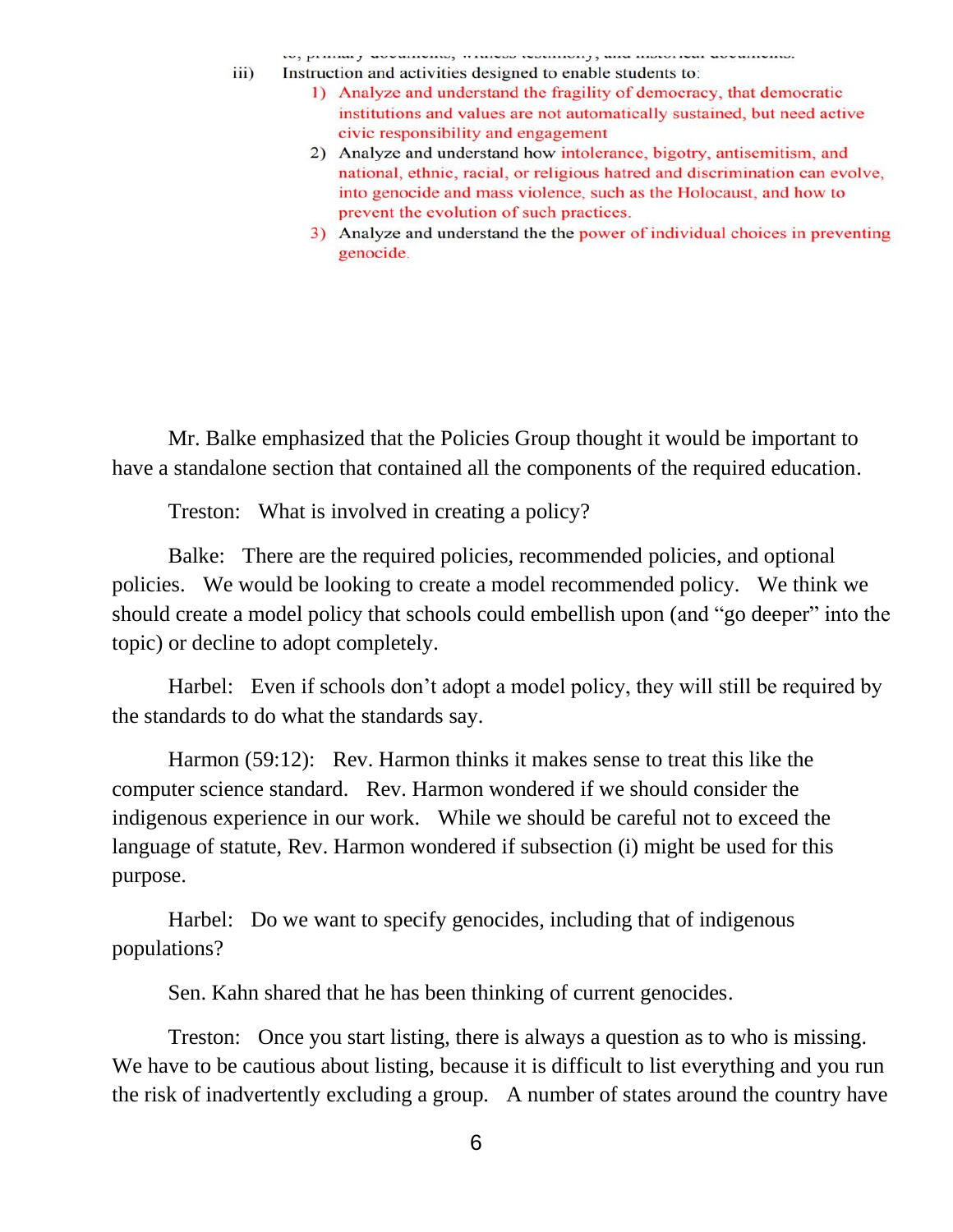just adopted a definition of genocide. And just providing a definition gives educators flexibility in what genocides other than the Holocaust to teach.

Ducharme: With respect to the work of the Best Practices group, we can provide materials related to a host of genocides and doing this may effectively serve as a kind of list.

Rabbi Spira-Savett: I'm also concerned about listing genocides because there may be events that, while involving hate, not everyone would agree constitute a genocide. But part of learning is figuring out how to apply these concepts.

Sen. Kahn (1:08): The computer science standard breaks up elementary and secondary curriculum. In the Holocaust/genocide context, some households might feel differently about the use of current events depending on grade level. Did the Policies Group give some consideration to what might be appropriate for pre-high school and what might be appropriate for high school?

Harbel: we wrote this to be open-ended—what has to be taught before graduation—and we also refer to developmentally appropriate activities. In the Best Practices Group, we will be working on breaking topics down for grade categories in light of what is developmentally appropriate. You have to be cautious at the elementary school level where, for some students, you might want to focus more on bullying and social-emotional learning.

Balke: We tried to mirror the statute; certainly, school districts can go beyond the standard.

Ducharme: Although students may not be learning about World Wars in the middle schools, they may be learning about human geography and cultures, and Holocaust/genocide education may come up in that context, that is, earlier than Eighth Grade. In short, Holocaust/genocide education is happening before Eighth Grade (at least in some schools) and thus using the phrase "not later than Eighth Grade" may not present a problem.

Chaitowitz: In light of Senator Kahn's comment about reading the Act flexibly, and Dr. Waller's concerns about starting this education at an early age, why not rethink the phrase "not later than Eighth"? If we read RSA 193-E:2 and RSA 189;11, I, together, maybe we could have the standard say that (1) Holocaust and genocide education must be taught generally "not later than Sixth Grade"; and (2) must be also taught in History and government class not later than Eighth Grade.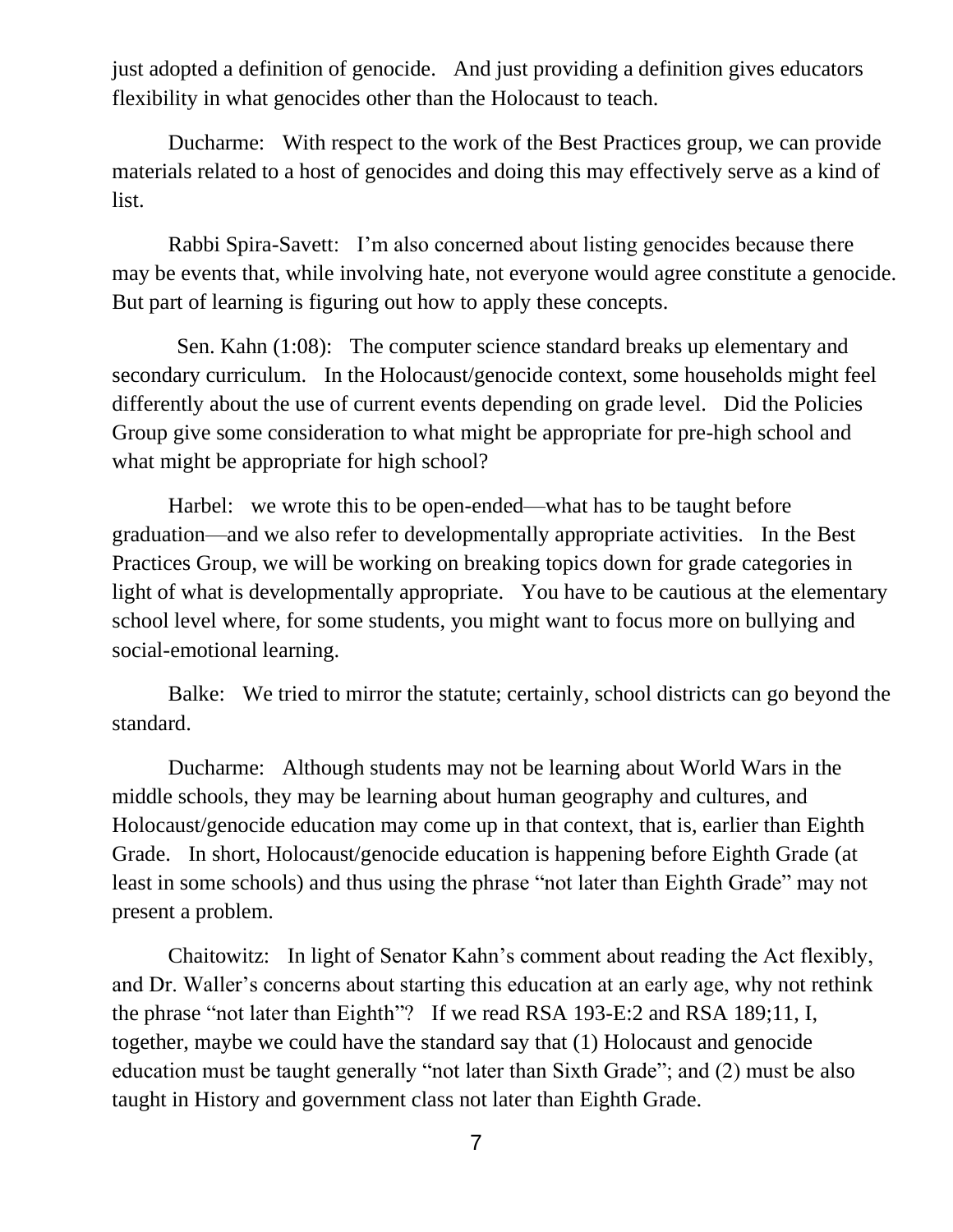Kahn (1:14): I think we used "not later than Eighth Grade" language because doing so would require more school districts to consider both the curriculum and the policy. Harbel added that "not later than Eighth Grade" means that more grades than high school must include the topic in their curriculum.

Harbel suggested we should talk about this issue in the Policy Group meeting and raise it with Dr. Greene.

Sen. Kahn: Sen. Kahn will look into what we should do if more people (more than 7) want to attend the next Policy Group meeting.

Chaitowitz is hosting the January 5 Zoom meeting.

### **2. Best Practices Subcommittee.**

Harbel (1:22): We identified two charges: (1) identifying best practices, including appropriate number of hours at multiple grade levels; and (2) developing resource materials (books, poems, movies, professional development opportunities, etc.). We put the former on hold until the standard and policy are written. Various members of the group have taken on research tasks: for example, Tom White and Kati Preston are doing some research on (non-Holocaust) genocide curriculum, and Robert Treston and Rabbi Spira-Savett are researching what other state commissions are doing. Marne Ducharme created a spreadsheet to house the group's ideas. **Next meeting is on January 7.**

Senator Kahn: when you speak with Dr. Greene on the  $5<sup>th</sup>$ , ask him whether available resources would be valuable to accompany the rules, so that there is evidence that this education is not as heavy a lift as people might think if resources were not available. Maybe we would want to create an appendix to the rule(s) (rather than provide the resource guide as a follow up). Let's hear from Dr. Greene what precedent there is as to other rules.

### **3. Implementation Subcommittee**

Chaitowitz noted that we talked about creating both a website and Facebook page that could be used to disseminate information about what the Commission is doing, information about Holocaust/genocide commemoration dates, links to the resources we are creating, and so forth. Senator Kahn will talk to Senate folks about this, and also wants to talk to Robert Treston about social media.

Rev. Harmon (1:31): We've been talking about social media approaches to getting information out; whether there is a budget or a government agency that would help to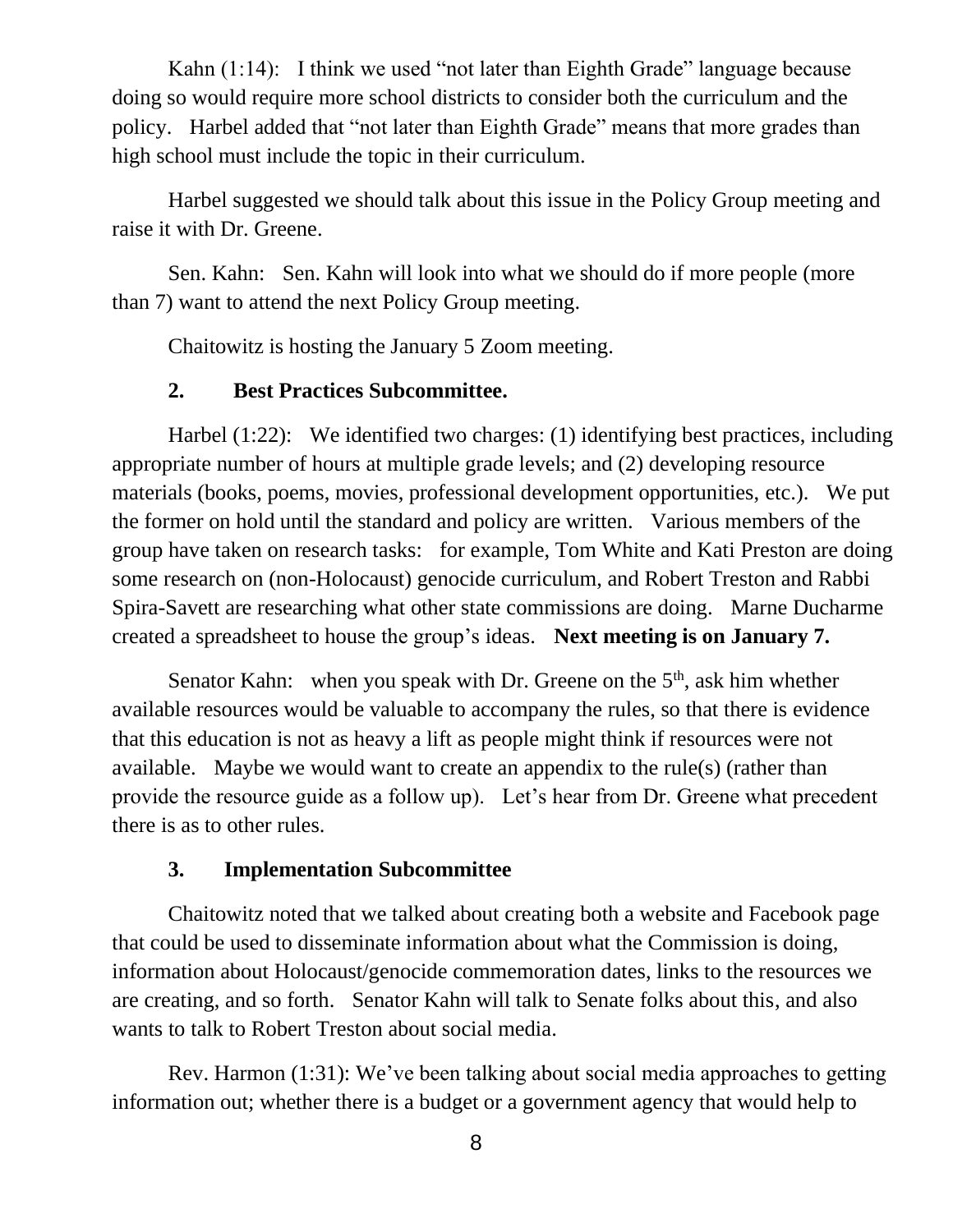implement the things that the Commission does; and what community partners (like libraries and houses of worship) would help implement our work. Dr. Waller, Reverend Harmon, and Ms. Preston have formed a small group to talk about indigenous populations, and Dr. Waller has created a list of commemoration dates (see Appendix A, below). We hoped it could be used as a resource for educators and any other community members who might want to pick one or more of these days as a way to focus conversation on genocide.

Preston: What are our options in terms of consolidating everything in one place?

Sen. Kahn: Our meeting videos are on a YouTube site.

Harbel noted that she is a member of multiple Facebook groups where teachers share their resources. Having a Holocaust and Genocide Educators FB group would be very helpful in disseminating the information.

Chaitowitz commented that we need both FB and a website because not everyone is on FB. Ducharme noted that websites are more difficult to maintain.

Rev. Harmon expressed concern that someone would have to moderate FB page, because you can get all sorts of comments on FB, Chaitowitz noted that the FB page can be set up so that people can't post comments at all or can't post comments without moderator approval.

Rep. Wolf pointed out that we have some deadlines that we need to meet, whereas FB and websites might be something we can engage in down the road.

### **Next Implementation Subcommittee meeting will be on 1/14 at 2:30.**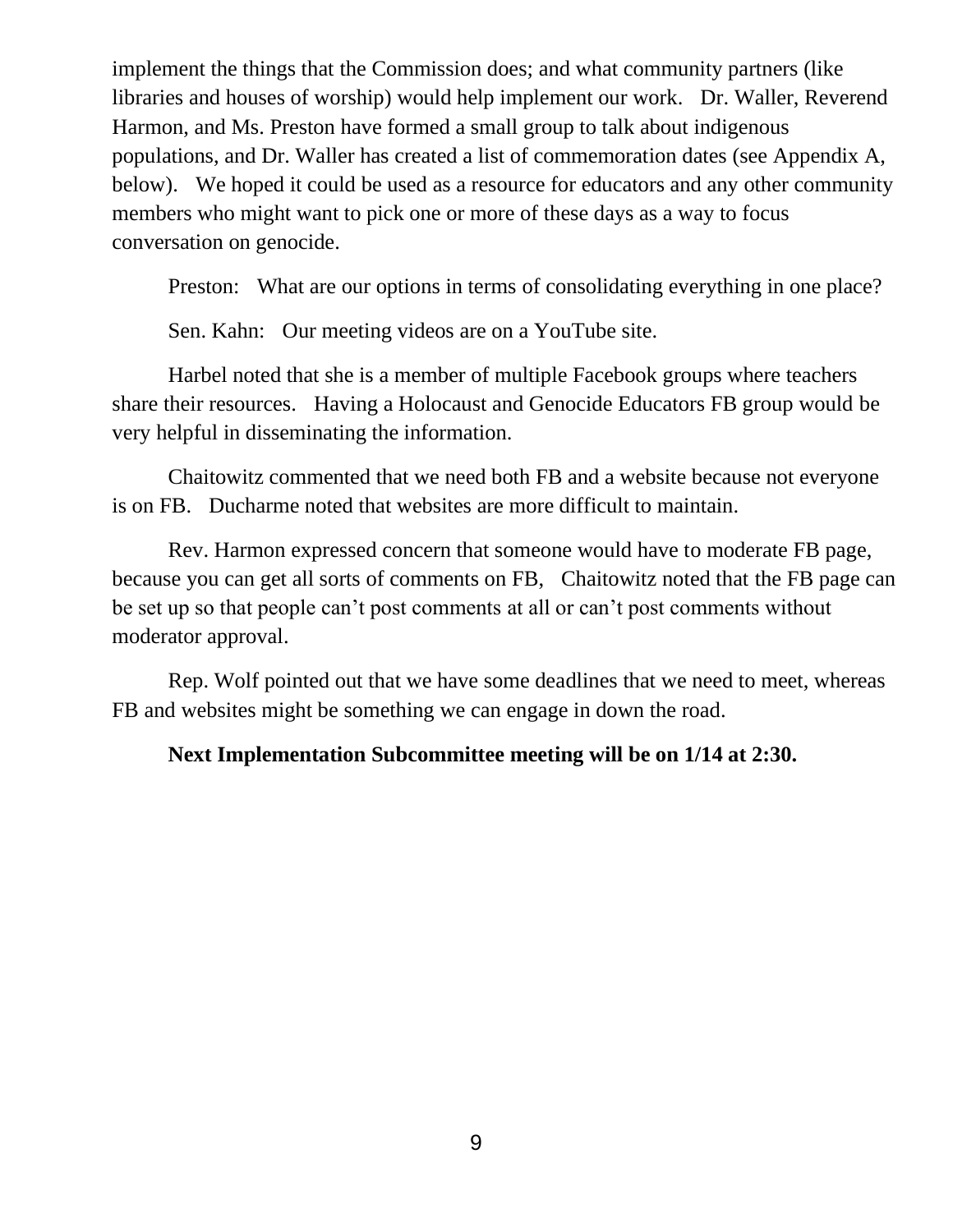### **VI. Other**

1. Senator Kahn will prepare the required preliminary report and circulate it to the group for comment.

2. Robert Treston said that in 2021, the ADL hopes to do a three-part program with Luis Moreno-Ocampo, the former first Prosecutor of the International Criminal Court. Moreno-Ocampo spoke on December 9, the International Day for the Prevention of Genocide.

3. Sonja Caldwell (Sonja.Caldwell@leg.state.NH.us) replaced Alan Raff, but questions to the legislative offices should be run by Senator Kahn. Sonja said that the minutes only need to be circulated to the Commission members and do not need to be sent to the General Court.

**4. Next meeting of full Commission: January 22 at 3:00 PM.** 

**5. February meeting of full Commission: February 12 at 3 PM**

6. Motion to adjourn (1:155) by Balke was seconded by Treston and was voted upon unanimously. Meeting lasted one hour, 56 minutes.